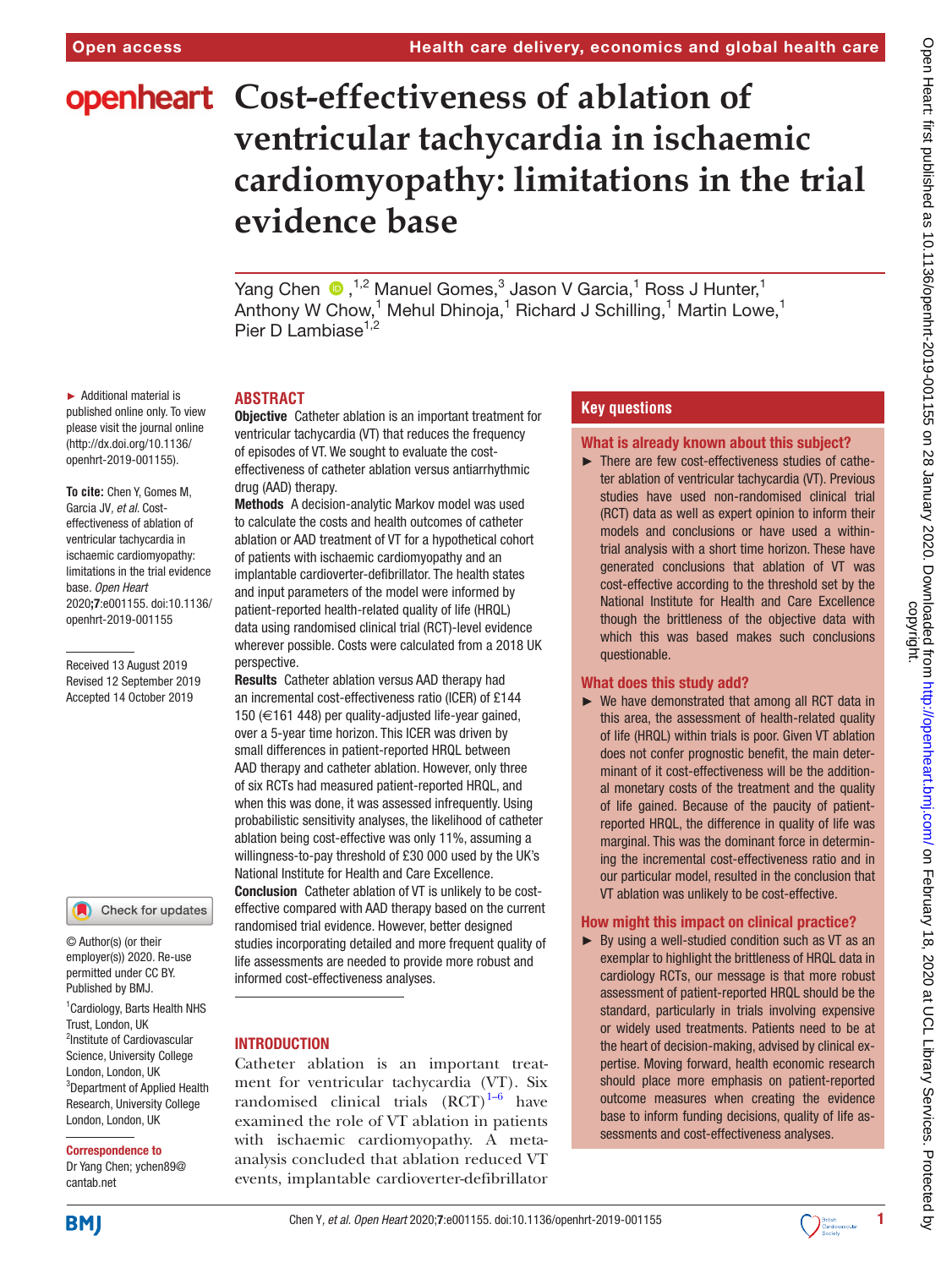# Open Heart

(ICD) therapies and readmissions, but had no effect on mortality.<sup>[7](#page-6-1)</sup> Consequently, European and American guidelines offer similar recommendations for the role of catheter ablation. It is considered a first-line treatment only in recurrent cases of VT despite antiarrhythmic drugs  $(AAD)$  or in those who are intolerant of  $AADs$ .<sup>89</sup>

Although VT has multiple different aetiological factors, the increasing number of patients with ischaemic cardiomyopathy means that it is reasonable to project a growing number of VT ablations in the future. Catheter ablation can be a time-intensive and difficult procedure and thus a focus on its comparative effectiveness and specifically its cost-effectiveness is of increasing importance, particularly to maximise the efficiency of resource use in a time when rising costs are a problem for all healthcare systems.

The current evidence base for the cost-effectiveness of VT ablation is limited—one analysis was conducted before the publication of RCTs and one other study was based on only a single RCT.<sup>[10 11](#page-6-3)</sup>

By synthesising all available RCT evidence, our study uses more data, and from a broader cohort of patients, to address whether VT ablation is a cost-effective treatment for individuals with ischaemic cardiomyopathy implanted with an ICD.

# **BACKGROUND**

Cost-effectiveness analyses (CEA) are usually expressed using the incremental cost-effectiveness ratio (ICER). The term CEA is also often used interchangeably with cost-utility analysis, particularly in a non-specialist setting. This is to convey the idea that there requires calculation of monetary costs and the *preference-weighted health utilities* (*ie, benefits*) for patients of the treatments being compared.

*The ICER represents the additional monetary cost incurred for a given treatment of interest, compared with another, in order to gain one additional quality-adjusted life-year* (*QALY*).[12](#page-7-0) Here, the definition of one QALY is equal to 1 year spent in perfect health. QALYs are calculated through collection of health-related quality of life (HRQL) data.

A treatment is judged to be cost-effective if the associated ICER is below the societal willingness-to-pay (WTP) threshold. For the UK's National Health Service (NHS), the WTP is set by the National Institute for Health and Care Excellence (NICE), and is between £20 000 and £30 000 per QALY.<sup>[13](#page-7-1)</sup>

# **METHODS**

# **Overview**

In order to determine whether VT ablation is costeffective, a health economic model was built to forecast events beyond those limited to the RCT follow-up. To account for recurrent clinical events, a Markov model instead of a decision tree was employed to simulate a hypothetical cohort of 1000 patients undergoing a VT ablation strategy and 1000 patients undergoing an AAD strategy. Following previous modelling studies in catheter

ablation, $10^{-14}$  we considered a 5-year time horizon for the base-case analysis, striking a balance between clinical relevance and available evidence on long-term cost and outcomes in this population. Scenarios with both a 10-year and lifetime horizon were considered in sensitivity analyses. Costs were considered from a single UK NHS hospital perspective, and calculated using 2017/2018 NHS reference tariffs. Discounting was applied to costs and utilities, to account for time preference. This was standardised to NICE's recommended annual rate of  $3.5\%$ .<sup>[13](#page-7-1)</sup> The decision-analytic model was programmed and analysed in Microsoft Excel V.2013 (Microsoft, Redmond, Washington, USA).

## Model structure

The different health states chosen for our model were based on relevant and pragmatically measurable outcomes for each state. In the ablation arm, patients were in one of five mutually exclusive health states: *death, successful ablation, successful ablation with adverse event, repeat ablation* and *readmission*. Patients in the AAD group were in one of the five mutually exclusive health states: *death, AAD maintenance, AAD maintenance with adverse event, readmission* and *switch to ablation* (see [figure](#page-2-0) 1). Readmission rates were derived according to reported hospitalisations, VT storms or repeated ablations from the RCTs.

A cycle length of 1 month (giving a simulation of 60 cycles in the base-case scenario) was selected to adequately model the frequency of clinically relevant events, such as readmission or death. A summary of the relevant RCT data used to inform input parameters for the model is found in [table](#page-3-0) 1. All patients were assumed to have an episode of VT at the start of the simulation, where index ablation or a decision to begin or continue with AAD treatment occurs. The model allows for crossover as well as repeat ablation to reflect real-life practice. Further details of the equations used to model transition probabilities are available in the [online supplementary](https://dx.doi.org/10.1136/openhrt-2019-001155)  [appendix A](https://dx.doi.org/10.1136/openhrt-2019-001155).

#### Data sources

[Table](#page-3-1) 2 summarises the main input variables for the model and their sources. Wherever possible, RCT-level source data were used and where data were missing, in particular related to estimating the effect size of disutilities, large registries or previously published cost-effectiveness study methodology $^{10}$ <sup>15</sup> was used to determine which studies to reference, with further details in [online supplementary](https://dx.doi.org/10.1136/openhrt-2019-001155)  [appendix B.](https://dx.doi.org/10.1136/openhrt-2019-001155) The different components are described as follows.

# Clinical effectiveness

The maximum follow-up time guided by the RCT data was 28 months for clinical outcomes. Assumptions in the model including monthly mortality and readmission rates were calculated as a weighted average, accounting for the different RCT sample sizes. The mortality rate of 46% for the hypothetical cohort at 5 years is comparable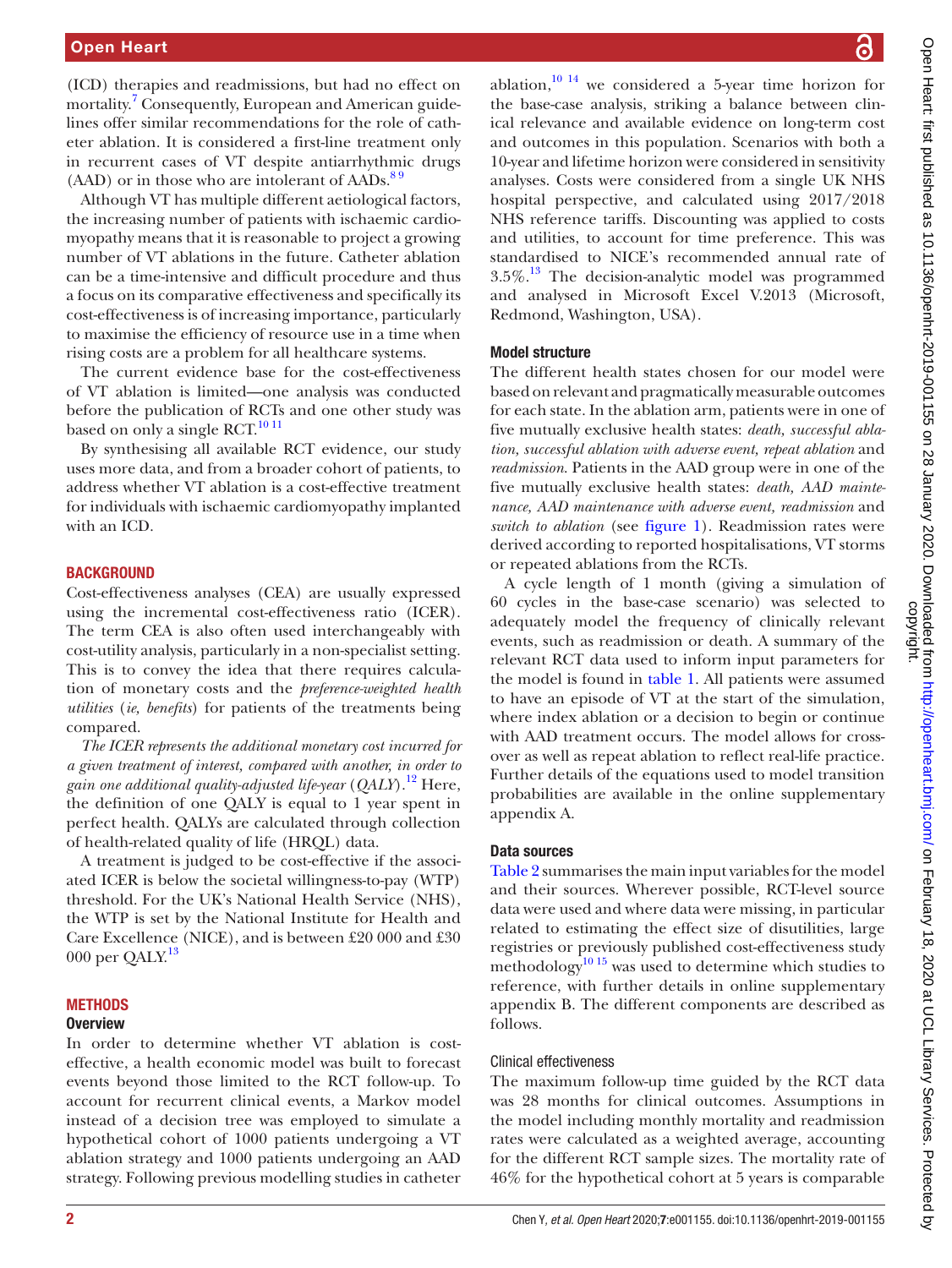

<span id="page-2-0"></span>Figure 1 Schematic of model structure used in simulation. (A) Represents the model for the ablation arm. (B) Represents the model for the AAD arm. AAD, antiarrhythmic drug.

with large international registry data<sup>16</sup> and follow-up data from our own institution.

# Health-related quality of life

HRQL outcomes were taken from the VTACH, Substrate Modification Study (SMS) and VANISH studies.<sup>[1–3](#page-6-0)</sup> HRQL was reported using the Short Form-36 questionnaire (SF-36) across the three studies, and appropriately transformed to a utility score—in the form of an SF-6D—using a previously validated method.<sup>18</sup> Although EuroQol-5 Dimension (EQ-5D) was also reported in VANISH, and is favoured by NICE, we adhered to SF-36 to allow pooling of HRQL (adjusted for RCT sample size), which was done at the group aggregate level. The effect of using EQ-5D was examined in a sensitivity analysis. The maximum follow-up time for HRQL data was 24 months. Only VANISH and SMS reported baseline HRQL—with these, the calculated utility at the beginning of the model was 0.771 for the ablation group and 0.781 for the AAD

group. Details of the references for disutility values applied to adverse events and readmissions are available in [online supplementary appendix B.](https://dx.doi.org/10.1136/openhrt-2019-001155)

# Resource use and unit costs

Costs are reported in 2018 British sterling and also in euros, according to the latest exchange rate at the time of writing  $(E1=\epsilon 1.12)$ . Cost data for equipment, staffing and bed days were calculated from an institutional perspective at a large tertiary hospital in London using standard Healthcare Resource Group (HRG) codes. The cost of index and repeat ablation was calculated as a mean of 18 months' worth of VT ablation cases (n=84), coded as either index or repeat ablation. The cost of readmission was calculated using HRG codes for bed days and staffing, and the average length of stay for VT readmissions, from registry data. Medication costs were sourced from the British National Formulary. Costs common to both treatment strategies, such as outpatient clinic follow-up, and cost of other cardiovascular medications, were not included in the analysis. The mean cost of index ablation was £8124 (€9099).

# Sensitivity analyses

A range of one-way sensitivity analyses were performed to assess whether the cost-effectiveness results were sensitive to plausible departures from assumptions in the base-case scenario. These deterministic sensitivity analyses included: (1) allowing for a longer time horizon—10 years and lifetime, (2) allowing for changes in baseline event rates or incremental rates in events, and (3) allowing for changes in adverse event rates associated with ablation or AAD. A probabilistic sensitivity analysis was also undertaken to characterise the overall uncertainty in the input parameters. A beta distribution was used for transition probabilities to ensure these were bounded between 0 and 1 and assigned a gamma distribution to cost parameters as these could not include negative values.

# Model set-up

Each of the 60 cycles in the model incurred a differential cost and utility function depending on the various health states that patients in the hypothetical cohort occupied. In the base-case analysis, the maximum number of QALYs per patient that was possible to accrue was 5. QALYs were calculated by summing the utility scores for each health state and transforming the data from monthly cycles to a per-year scale. The model used in this paper is available to download—see [online supplementary file 2](https://dx.doi.org/10.1136/openhrt-2019-001155).

# **RESULTS**

Our base-case scenario [\(table](#page-4-0) 3) suggests that catheter ablation is unlikely to be a cost-effective treatment strategy compared with AAD therapy. On average, the difference in cost between the two strategies was modest at £5657 ( $\in$ 6336), however the difference in QALYs was small, at only 0.039 QALYs, giving an ICER of £144 150 in 2018 UK sterling (€161 448).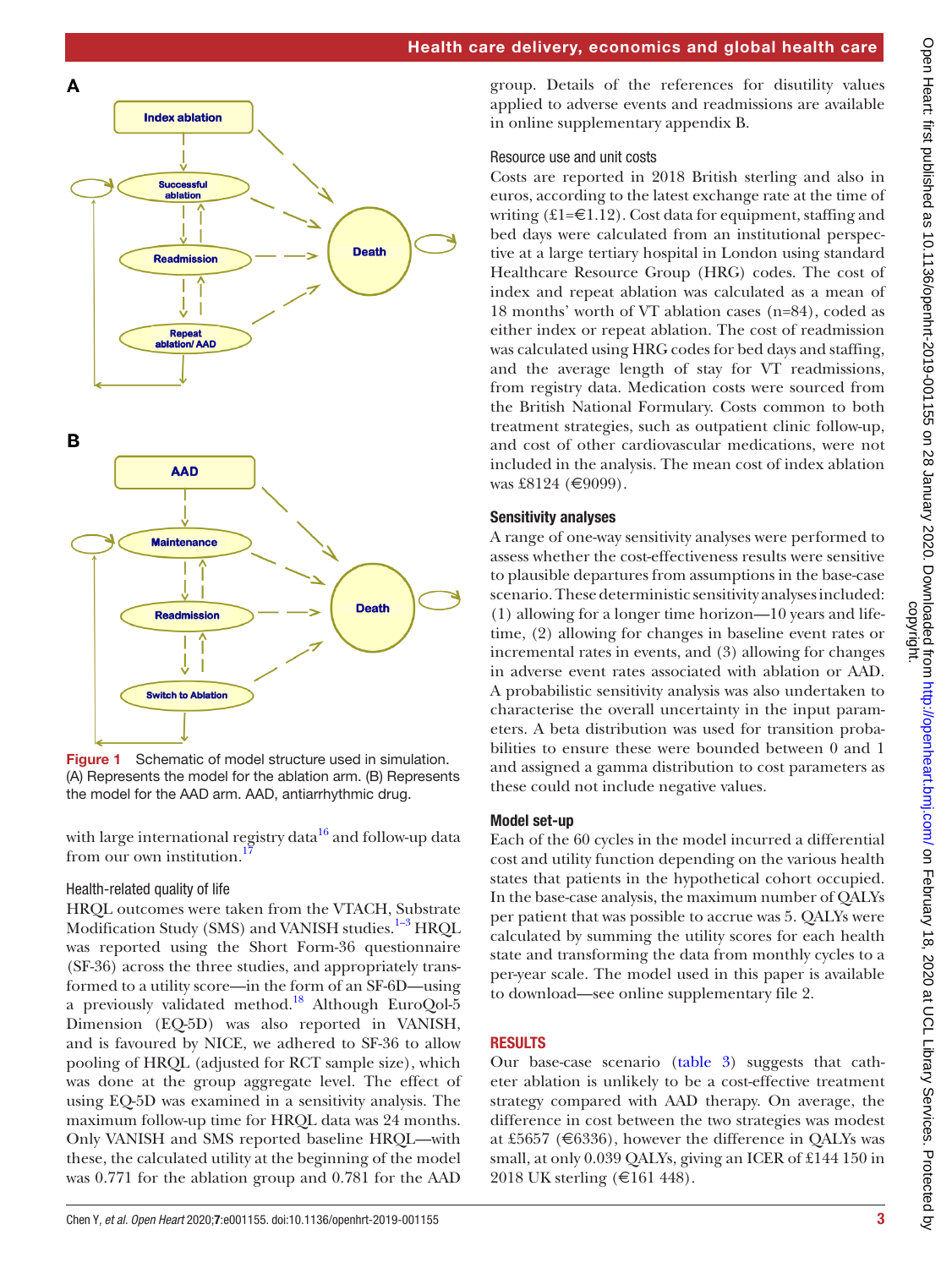<span id="page-3-0"></span>

| Author                                                                                                                                                                                                                                                                                                                      | Reddy et al <sup>4</sup>      | Kuck et al <sup>2</sup>                                                                                                                                                                                                                                                                             | Kuck et al <sup>1</sup>                 |               | Al-Khatib et al <sup>5</sup>   | Sapp et $a^3$                             |                                                            | Di Biase et al <sup>6</sup>                                                                                                                                                                                                                                                                                                                        |
|-----------------------------------------------------------------------------------------------------------------------------------------------------------------------------------------------------------------------------------------------------------------------------------------------------------------------------|-------------------------------|-----------------------------------------------------------------------------------------------------------------------------------------------------------------------------------------------------------------------------------------------------------------------------------------------------|-----------------------------------------|---------------|--------------------------------|-------------------------------------------|------------------------------------------------------------|----------------------------------------------------------------------------------------------------------------------------------------------------------------------------------------------------------------------------------------------------------------------------------------------------------------------------------------------------|
| Name of trial                                                                                                                                                                                                                                                                                                               | <b>SMASH VT</b>               | <b>VTACH</b>                                                                                                                                                                                                                                                                                        | <b>SMS</b>                              |               | <b>CALYPSO</b>                 | <b>VANISH</b>                             |                                                            | <b>VISTA</b>                                                                                                                                                                                                                                                                                                                                       |
| Sample size                                                                                                                                                                                                                                                                                                                 | 128                           | 110                                                                                                                                                                                                                                                                                                 | 111                                     |               | 27                             | 259                                       |                                                            | 118                                                                                                                                                                                                                                                                                                                                                |
| Mean age                                                                                                                                                                                                                                                                                                                    | 67                            | 66                                                                                                                                                                                                                                                                                                  | 67                                      |               | 64                             | 68                                        |                                                            | 66                                                                                                                                                                                                                                                                                                                                                 |
| LVEF $(%)$                                                                                                                                                                                                                                                                                                                  | 31.8                          | 34.0                                                                                                                                                                                                                                                                                                | 31.2                                    |               | 24                             | 31.2                                      |                                                            | 32.3                                                                                                                                                                                                                                                                                                                                               |
| Proportion of patients<br>with NYHA class III/IV                                                                                                                                                                                                                                                                            | 20%                           | <b>NYHA IV excluded</b>                                                                                                                                                                                                                                                                             | <b>NYHA IV excluded</b>                 |               | 14.8%                          | <b>23.6% NYHA III</b><br>NYHA IV excluded |                                                            | 34%                                                                                                                                                                                                                                                                                                                                                |
| Control                                                                                                                                                                                                                                                                                                                     | AAD                           | AAD                                                                                                                                                                                                                                                                                                 | AAD                                     |               | AAD                            | AAD                                       |                                                            | <b>Clinical ablation</b>                                                                                                                                                                                                                                                                                                                           |
| Intervention                                                                                                                                                                                                                                                                                                                | Ablation                      | <b>Ablation</b>                                                                                                                                                                                                                                                                                     | Ablation                                |               | Ablation                       | Ablation                                  |                                                            | Substrate ablation                                                                                                                                                                                                                                                                                                                                 |
| Length of follow-up<br>(months)                                                                                                                                                                                                                                                                                             | 22                            | 24                                                                                                                                                                                                                                                                                                  | 28                                      |               | 6                              | 28                                        |                                                            | 12                                                                                                                                                                                                                                                                                                                                                 |
| <b>Mortality</b>                                                                                                                                                                                                                                                                                                            | 11% (AAD) vs<br>9% (ablation) | 7% (AAD) vs<br>10% (ablation)                                                                                                                                                                                                                                                                       | 19% (AAD) vs<br>17% (ablation)          |               | 14% (AAD) vs<br>15% (ablation) | 28% (AAD) vs<br>27% (ablation)            |                                                            | 15% (C-ablation) vs<br>9% (S-ablation)                                                                                                                                                                                                                                                                                                             |
| Readmission (%)                                                                                                                                                                                                                                                                                                             | 19% (AAD) vs<br>6% (ablation) | 55% (AAD) vs<br>33% (ablation)                                                                                                                                                                                                                                                                      | 44% (AAD) vs<br>39% (ablation)          |               | 50% (AAD) vs<br>38% (ablation) | 31% (AAD) vs<br>25% (ablation)            |                                                            | 32% (C-ablation) vs<br>12% (S-ablation)                                                                                                                                                                                                                                                                                                            |
| <b>Quality of life</b>                                                                                                                                                                                                                                                                                                      | Absent                        | SF-36 form at 12 and<br>24 months                                                                                                                                                                                                                                                                   | SF-36 form at 0 and 23 Absent<br>months |               |                                | 12 months                                 | Substudy with SF-36 form,<br>EQ-5D, HADS, ICDC at 0, 3, 6, | Absent                                                                                                                                                                                                                                                                                                                                             |
|                                                                                                                                                                                                                                                                                                                             |                               | Additional one-way sensitivity analyses demonstrated<br>that conclusions regarding cost-effectiveness remained                                                                                                                                                                                      |                                         |               | £28 631 (€32 067).             |                                           |                                                            |                                                                                                                                                                                                                                                                                                                                                    |
|                                                                                                                                                                                                                                                                                                                             |                               | unchanged in a wide range of departures from the base-<br>case scenario (table 4). It appears that the ICER falls<br>below the UK's WTP threshold of £30 000 only when the<br>mortality rate is adjusted to create a significant difference<br>between ablation and AAD-at a monthly mortality rate |                                         |               |                                |                                           |                                                            |                                                                                                                                                                                                                                                                                                                                                    |
|                                                                                                                                                                                                                                                                                                                             |                               |                                                                                                                                                                                                                                                                                                     |                                         |               |                                |                                           |                                                            |                                                                                                                                                                                                                                                                                                                                                    |
|                                                                                                                                                                                                                                                                                                                             |                               |                                                                                                                                                                                                                                                                                                     | <b>AAD therapy</b>                      |               | <b>Ablation therapy</b>        | <b>Distribution</b>                       | Data source                                                | of 0.839% for AAD and 0.6% for ablation—the ICER is<br>Results of the probabilistic sensitivity analysis are<br>reported in the cost-effectiveness plane (figure 2)—this<br>is generated through running the model 1000 times.<br>Figure 3 reports the probability of VT ablation being<br>cost-effective compared with AAD across a wide range of |
|                                                                                                                                                                                                                                                                                                                             |                               |                                                                                                                                                                                                                                                                                                     | 0.839%                                  | 0.814%        |                                | <b>Beta</b>                               | Weighted average of RCTs                                   |                                                                                                                                                                                                                                                                                                                                                    |
|                                                                                                                                                                                                                                                                                                                             |                               |                                                                                                                                                                                                                                                                                                     | n/a                                     | $1\%$         |                                | Beta                                      | <b>RCTs</b>                                                |                                                                                                                                                                                                                                                                                                                                                    |
|                                                                                                                                                                                                                                                                                                                             |                               |                                                                                                                                                                                                                                                                                                     | 66                                      | 66            |                                | n/a                                       | <b>RCTs</b>                                                |                                                                                                                                                                                                                                                                                                                                                    |
|                                                                                                                                                                                                                                                                                                                             |                               |                                                                                                                                                                                                                                                                                                     | 1.666%<br>25%                           | 1.332%<br>19% |                                | Beta<br><b>Beta</b>                       | Weighted average of RCTs<br>Large registry                 |                                                                                                                                                                                                                                                                                                                                                    |
| Model input<br>Pooled mean age<br>per cycle                                                                                                                                                                                                                                                                                 |                               |                                                                                                                                                                                                                                                                                                     | £68                                     | £8124         |                                | Gamma                                     | Internal audit data, NHS and British                       |                                                                                                                                                                                                                                                                                                                                                    |
| Table 2 Model inputs for base-case analysis<br>Probability of death per cycle<br>Initial ablation operative mortality<br>Probability of transition to 'readmission' per cycle<br>Probability of transition from 'readmission' to 'repeat ablation'<br>Cost of initial strategy<br>Cost of maintenance of therapy per cycle* |                               |                                                                                                                                                                                                                                                                                                     | £49                                     | £10           |                                | Gamma                                     | <b>RCT and British National Formulary</b>                  |                                                                                                                                                                                                                                                                                                                                                    |
| Cost of repeat ablation/switch to ablation                                                                                                                                                                                                                                                                                  |                               |                                                                                                                                                                                                                                                                                                     | £8176                                   | £8176         |                                | Gamma                                     | Internal audit data                                        | National FormularyNF reference costs                                                                                                                                                                                                                                                                                                               |

<span id="page-3-1"></span>

| Probability of transition from 'readmission' to 'repeat ablation'<br>per cycle | 25%     | 19%     | <b>Beta</b> | Large registry                                                              |
|--------------------------------------------------------------------------------|---------|---------|-------------|-----------------------------------------------------------------------------|
| Cost of initial strategy                                                       | £68     | £8124   | Gamma       | Internal audit data, NHS and British<br>National FormularyNF reference cost |
| Cost of maintenance of therapy per cycle*                                      | £49     | £10     | Gamma       | <b>RCT and British National Formulary</b>                                   |
| Cost of repeat ablation/switch to ablation                                     | £8176   | £8176   | Gamma       | Internal audit data                                                         |
| Cost of readmission                                                            | £2072   | £2072   | Gamma       | Retrospective cohort study, NHS<br>reference costs                          |
| Utility at baseline                                                            | 0.781   | 0.771   | Beta        | <b>RCTs</b>                                                                 |
| Disutility of readmission                                                      | $-0.02$ | $-0.02$ | <b>Beta</b> | From review article and cohort study                                        |
| Disutility of reablation                                                       | $-0.04$ | $-0.04$ | Beta        | Registry                                                                    |
| Disutility of reablation with adverse event                                    | $-0.13$ | $-0.13$ | <b>Beta</b> | Registry, review article                                                    |
| Disutility of AAD with adverse event†                                          | $-0.06$ | $-0.06$ | Beta        | <b>RCT</b>                                                                  |
| <b>Discount</b>                                                                | 3.5%    | 3.5%    | n/a         | <b>NICE</b>                                                                 |
|                                                                                |         |         |             |                                                                             |

\*Assume 20% of ablation arm also on amiodarone.

†Assume 1.29% rate per cycle of adverse event (AE). Costs are in UK sterling as of 2018.

AAD, antiarrhythmic drug; n/a, not applicable; NHS, National Health Service; NICE, National Institute for Health and Care Excellence; RCT, randomised clinical trial.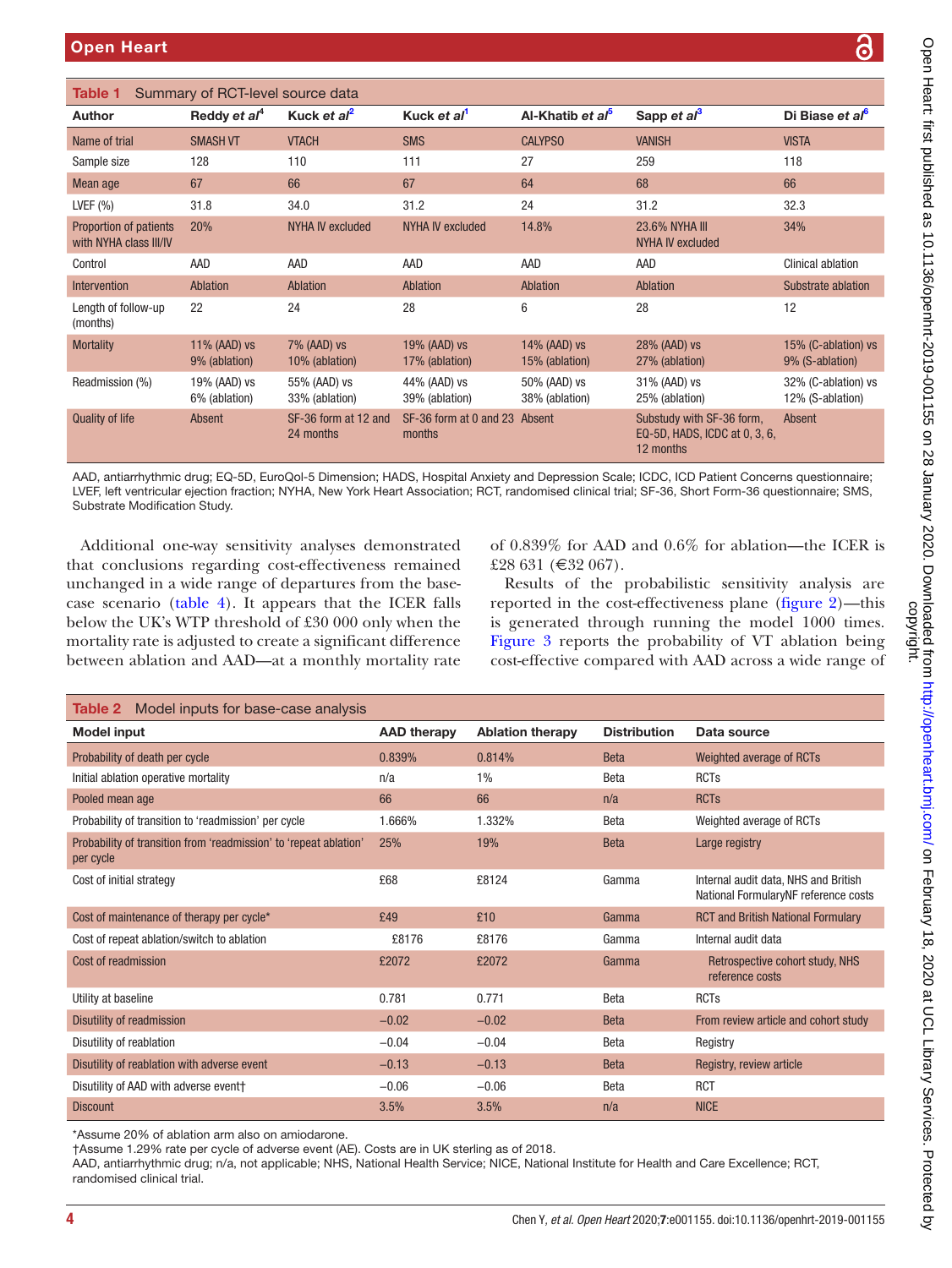| Health care delivery, economics and global health care |  |  |  |
|--------------------------------------------------------|--|--|--|
|--------------------------------------------------------|--|--|--|

<span id="page-4-0"></span>

| Base-case analysis<br>Table 3 |                                    |                         |                  |                         |                     |  |  |
|-------------------------------|------------------------------------|-------------------------|------------------|-------------------------|---------------------|--|--|
| <b>Strategy</b>               | Mean total cost                    | <b>Mean total QALYs</b> | Incremental cost | <b>Incremental QALY</b> | <b>ICER</b>         |  |  |
| Ablation<br>AAD               | £10 483 (€11 741)<br>£4826 (€5405) | 2.801<br>2.762          | £5657 (€6336)    | 0.039                   | £144 150 (€161 448) |  |  |

AAD, antiarrhythmic drug; ICER, incremental cost-effectiveness ratio; QALY, quality-adjusted life-year.

WTP thresholds (cost-effectiveness acceptability curve). The overall probability of catheter ablation being costeffective is about 11%, at the WTP threshold of £30 000 per QALY.

## **DISCUSSION**

The overall benefit of any intervention has to be seen in the context of the patient's health status. In practice, VT ablation is a specialist procedure mainly used as secondary prevention to reduce shocks and hospitalisations, often in those with the most frequent or sustained episodes of VT. It can be highly effective in a proportion of these patients, however, the underlying morbidity and burden of their cardiovascular disease can mean deterioration independent of the VT and/or ablation procedure.<sup>19</sup>

Given that ablation confers benefit to patients through reductions in VT events and not through lowering mortality, from a health economist's perspective, assessing whether it is cost-effective will be determined by the cost and HRQL measurement. When the HRQL difference is small between ablation and AAD, this has the effect of making the ICER large.

It is important to highlight that although costeffectiveness is a measure of whether an intervention is efficient for the system, this is not the only determinant of system-level decision-making. For example, VT ablation is unlikely to be affected by the budget constraints of most countries who use this technology, given the relative infrequency to which it is performed. One must also note that regardless of whether VT ablation is an efficient use

<span id="page-4-1"></span>

| One-way sensitivity analysis and effect on ICER<br>Table 4                       |                                                        |                                                   |                                    |                      |                                                   |                                            |  |  |
|----------------------------------------------------------------------------------|--------------------------------------------------------|---------------------------------------------------|------------------------------------|----------------------|---------------------------------------------------|--------------------------------------------|--|--|
| Variable                                                                         | Base case                                              | <b>Sensitivity</b>                                | analysis range Incremental cost    | Incremental<br>QALY  | <b>ICER</b>                                       | Source of<br>sensitivity<br>analysis range |  |  |
| At end of 10 years                                                               |                                                        |                                                   | £4669 (€5229)                      | 0.063                | £74 469 (€84 405)                                 | -                                          |  |  |
| At lifetime horizon (until entire cohort -<br>is in death state)                 |                                                        |                                                   | £4342 (€4863)                      | 0.063                | £68 853 (€77 115)                                 | $\overline{\phantom{0}}$                   |  |  |
| Difference in HRQL at end of follow-<br><b>up</b>                                | 0.788 (ablation)<br>$-0.769$ (AAD)                     | 0.802                                             | £5657 (€6335)                      | 0.007                | £815 610 (€913 483)                               | <b>RCT</b>                                 |  |  |
| Use of EQ-5D data from VANISH trial<br>as HRQL contribution to calculate<br>QALY | $0.771 - 0.835$<br>(ablation)<br>$0.769 - 0.824$ (AAD) | 0.673-0.788<br>(ablation)<br>0.664-0.769<br>(AAD) | £5657 (€6335)                      | 0.097                | £58 208 (€65 193)                                 | <b>RCT</b>                                 |  |  |
| Mortality probability at baseline                                                | 0.814% (ablation)-0.839%<br>(AAD)                      | 0.6% and 1.5%                                     | £5492 (€6151) and<br>£6001 (€6721) | 0.026 and 0.009      | £206 689 (€231 492)<br>and £657 342 (€736<br>223) | Registry                                   |  |  |
| Difference in mortality probability                                              | 0.025%                                                 | 0.239%                                            | £5798 (€6494)                      | 0.202                | £28 631 (€32 067)                                 | <b>Expert opinion</b>                      |  |  |
| Mortality probability incremental rise<br>per year                               | 0.1%                                                   | 0.3%                                              | £5782 (€6476)                      | 0.033                | £175 290 (€196 325)                               | <b>Expert opinion</b>                      |  |  |
| Operative mortality of ablation                                                  | 0.5%                                                   | 0.25% and 3%                                      | £5661 (€6340) and<br>£5604 (€6276) | $0.046$ and $-0.078$ | £123 562 (€138 389)<br>and AAD dominates          | Registry                                   |  |  |
| Baseline readmission probability per<br>month                                    | 1.332% (ablation) -1.666% 0.23%-2.273%<br>(AAD)        |                                                   | £3204 (€3588)                      | 0.052                | £61 254 (€68 604)                                 | RCT*                                       |  |  |
| Repeat ablation probability per month 19% and 24%                                |                                                        | 10% and 33%                                       | £5893 (€6600) and<br>£5339 (€5980) | 0.039 and 0.039      | £151 895 (€170 122)<br>and £133 588 (€149<br>619) | <b>Expert opinion</b>                      |  |  |
| Adverse event probability for ablation 3%                                        |                                                        | 6.5%                                              | £5657 (€6335)                      | 0.039                | £144 093 (€161 384)                               | Registry                                   |  |  |
| Adverse event probability of AAD per 1.279%<br>month                             |                                                        | 3.75%                                             | £5657 (€6335)                      | 0.042                | £134 711 (€150 876)                               | Registry                                   |  |  |
| Rate of amiodarone use in ablation<br>group                                      | 20%                                                    | 10% and 80%                                       | £5454 and £6879                    | 0.038 and 0.037      | £141 713 (€158 719)<br>and £182 362 (€204<br>245) | Registry                                   |  |  |

\*Range of readmission probability selected from VTACH and SMS-VT to derive the largest difference in readmission between two treatments. Additionally, please see [online supplementary appendix A](https://dx.doi.org/10.1136/openhrt-2019-001155) for a two-way sensitivity analysis altering disutility.

AAD, antiarrhythmic drug; EQ-5D, EuroQol-5 Dimension; HRQL, health-related quality of life; ICER, incremental cost-effectiveness ratio; QALY, quality-adjusted lifeyear; RCT, randomised clinical trial; SMS, Substrate Modification Study; VT, ventricular tachycardia.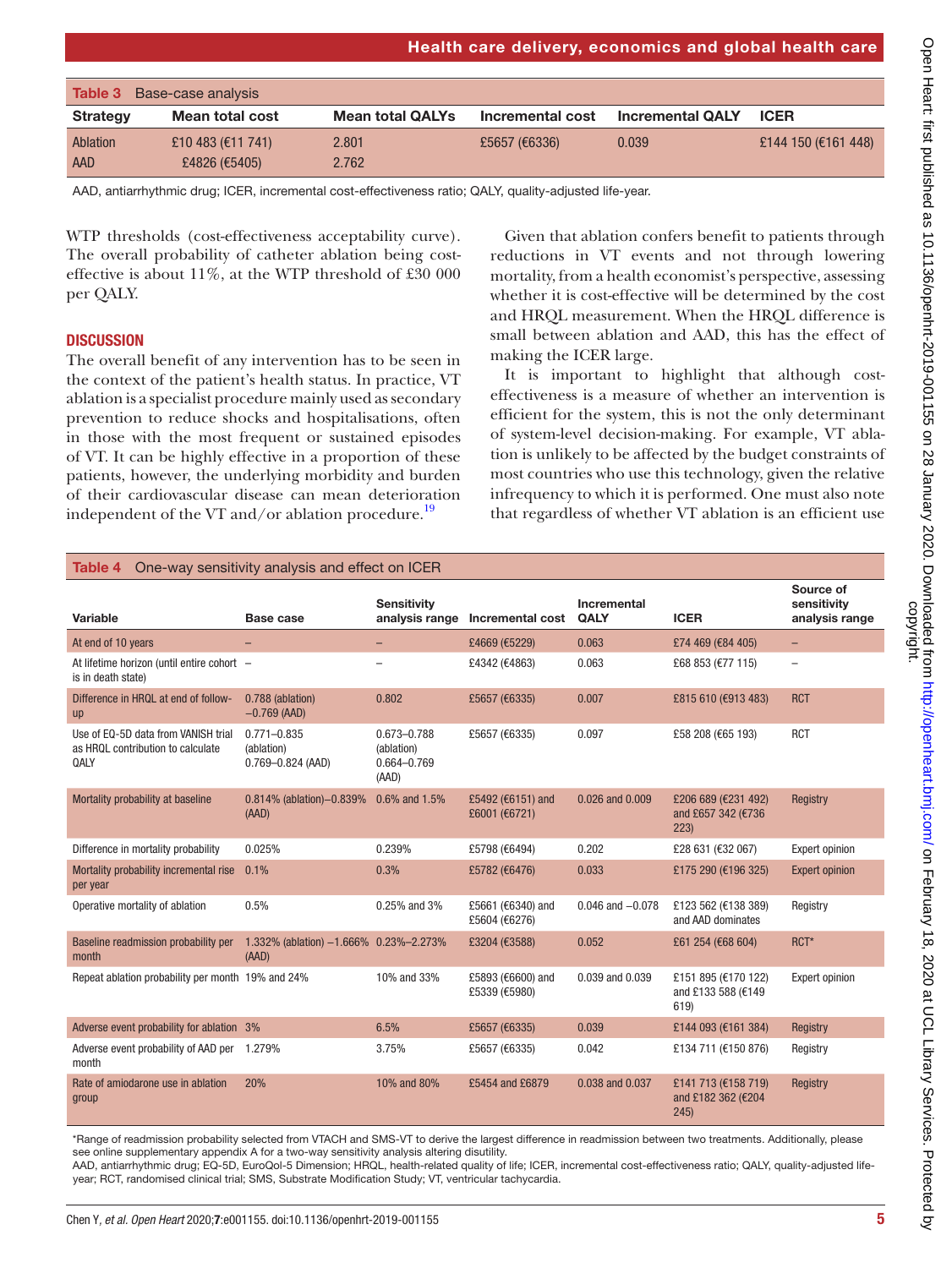

<span id="page-5-0"></span>**Figure 2** Cost-effectiveness plane demonstrating variation in results depending on probabilistic sensitivity analysis, with 95% of results within dotted line. The plane illustrates that the distribution of costs and QALYs lies mostly in the North-East and North-West quadrants. This means that while ventricular tachycardia (VT) ablation appears to be more costly there is more uncertainty about its effectiveness (95% confidence region crosses zero). QALY, quality-adjusted lifeyear.

of resources or not, for some patients, it may be their only treatment option available, affording them a chance of relief from symptoms which is of immeasurable benefit to them.

However, by studying catheter ablation of VT as an exemplar, this paper highlights some significant deficiencies in the current trial evidence base where application of health economic analyses could go awry if policymakers conduct them with limited data and a priori agendas.

Currently, patient-reported HRQL in VT ablation trials is insufficient to draw robust conclusions regarding costeffectiveness, with an additional contention that of the HRQL data that have been collected, this was measured too infrequently to have captured all the differences in health status between the two interventions. This has the potential of underestimating the real benefits of the procedure—both to patients as well as to the system



<span id="page-5-1"></span>Figure 3 Cost-effectiveness acceptability curve for catheter ablation of ventricular tachycardia (VT) compared with antiarrhythmic drug (AAD) therapy in patients with ischaemic cardiomyopathy and an implantable cardioverter-defibrillator (ICD).

in terms of its cost-effectiveness. In health conditions where short-term penalties to utility may be frequent such as admissions with VT—the assumption of accurately capturing all these by only asking patients once or twice a year is debatable and recall bias is an important confounder.

This paper is the first in the area of VT to use all available RCT-level evidence to inform the economic model inputs. Additionally, a 'real-world' micro costing method ensured that the reported additional costs of VT ablation were as reflective of current practice as possible. This same approach was taken in choosing the health states of the model, which sought to reflect as closely as possible the natural progression of the disease and the clinical context as well as being pragmatic in light of available data from patient-reported HRQL.

### Challenges and limitations in performing model analysis

Any model is only as good as the set of its inputs. Like others, limitations will be determined by the quality of evidence used to inform the model design. The analysis deliberately omitted one of the main clinical differences borne out of the RCTs between AAD and ablation—the number of ICD shocks or time to first VT recurrence. The principal reason for this was a lack of reliable HRQL data that accurately captured the disutility of experiencing a shock or VT recurrence at a specific moment in time. There is also the consideration that some VT recurrences (particularly if slow) could have caused little in the way of symptoms and/or have been treated with antitachycardia pacing alone. We therefore elected only to model VT storm—this was taken to put the patient into the readmission health state of our model. Thus, rather than relying on significant use of expert opinion to infer utilities performed in previous studies, $10^{14}$  we included only health states with patient-reported utilities supported by verifiable objective data. This is an important distinction as the objectivity of expert opinion by interested parties is difficult to confirm.

However, even with the available RCT data, it is not entirely possible to distinguish whether hospitalisations or patient-reported HRQL differences could be attributable solely to VT recurrences, or to other cardiovascular or non-cardiovascular causes.

Additionally, the RCTs had differences in their comparators, for example, VANISH compared escalated AAD treatment with ablation. It was not possible for our model to examine differences in subgroups such as this. As a work around, one of the sensitivity analyses conducted examined the impact on the ICER if VT ablation had an even larger effect in reducing readmissions—a cohort of patients who by definition would be deriving the most benefit and may reflect the escalated AAD treatment group who undergo ablation. In this scenario, there was a significant drop in the ICER to £61 738 ( $\epsilon$ 69 147) and with the addition of heavier weighting of disutility of readmission, this further trended towards the UK's WTP of £30 000 (see online supplementary appendix A).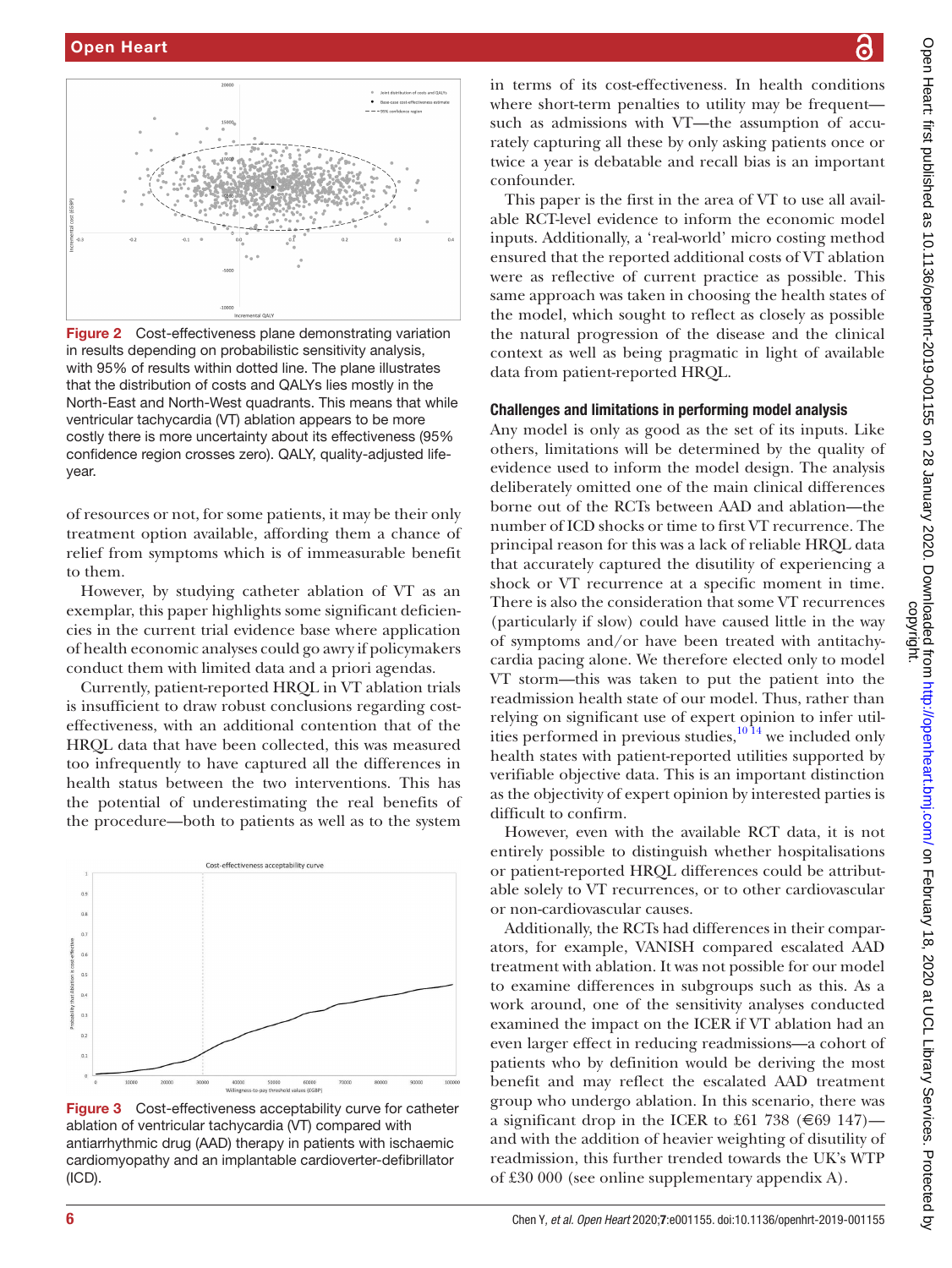We used the SF-36 instrument as the source of HRQL data to calculate the QALYs—this was in part so that we could pool all of the available RCT-level HRQL outcomes. Contrastingly, a recent cost-effectiveness study using EQ-5D from the VANISH trial concluded catheter ablation of VT was cost-effective.<sup>11</sup> However their results are based on a single within-trial analysis over a shorter time frame. Of note, both SF-36 and EQ-5D are not disease specific and there is evidence of divergent quality of life results depending on which scale is used.<sup>[20](#page-7-7)</sup>

Beyond the RCT follow-up period, reference to large VT ablation registries with long-term follow-up, as well as cohort data from our own institution was used to guide parameter changes. $16 \frac{17}{7}$  These additional assumptions had the smallest effect on the base-case analysis due to its shorter time horizon. We did not perform a systematic review of the literature to identify all non-RCT studies to guide selection of missing model input parameters for the principal reason that there are few comparable studies in this specific cohort of patients. Of existing studies, a heterogeneous group of patients with different characteristics, for example, heart failure without ICD, could report significantly different utilities impacted by differences in their baseline burden of disease.

It is also important to note that costs can vary significantly depending on the country and setting, and for those that use a WTP, there are significant differences in the societal opinion on what the value of this should be.<sup>21</sup>

Overall, the conclusions from our model can be changed by relatively small differences in calculated QALYs associated with either ablation or AAD treatment. Future trials should place greater emphasis on the collection of HRQL data. Indeed, this echoes the message from the European Society of Cardiology in 2014, which set forth a call for their mandatory integration into all future trials. $22$  As the cost of healthcare continues to rise, it is important that accurate measurement and reporting of the cost-effectiveness of different treatments occurs, irrespective of how funding decisions are made in different countries and healthcare systems. The role of more widespread patient-reported HRQL—or patient-reported outcome measures in general—is vital. More frequent sampling use of a standardised HRQL measuring score could have significant policy implications in this area and beyond.

### **CONCLUSION**

This is the first study to examine the RCT evidence base of catheter ablation of VT, from the perspective of the quality of their patient-reported HRQL and subsequent cost-effectiveness calculation. It is striking that given discussion of quality of life in patients with ICDs is a class I recommendation<sup>[8](#page-6-2)</sup> from international guidelines, there are still considerable inaccuracies and knowledge gaps in the reporting of HRQL. If both trial and observational data included more frequent and standardised use of

HRQL data, more robust economic analyses and firmer conclusions about cost-effectiveness will be drawn.

#### Twitter Yang Chen [@dryangchen](https://twitter.com/dryangchen)

Contributors YC and PDL conceived the idea. YC and MG created the Markov model. JVG and YC collected cost data internally generated by MD, RJH, AWC, RJS, ML and PDL. YC collected and cleaned the RCT data. MG conducted the sensitivity analyses. The manuscript was drafted by YC and reviewed and adjusted based on suggestions from all the coauthors. All authors gave final approval and agreed to be accountable for all aspects of the work. All revisions were made by the lead author and coauthors reviewed and commented where appropriate.

Funding This work is supported by a UK National Institute for Health Research Academic Clinical Fellowship awarded to YC, who is the lead author of the paper.

Patient consent for publication Not required.

Provenance and peer review Not commissioned; internally peer reviewed.

Data availability statement All data relevant to the study are included in the article or uploaded as supplementary information.

Open access This is an open access article distributed in accordance with the Creative Commons Attribution 4.0 Unported (CC BY 4.0) license, which permits others to copy, redistribute, remix, transform and build upon this work for any purpose, provided the original work is properly cited, a link to the licence is given, and indication of whether changes were made. See: [https://creativecommons.org/](https://creativecommons.org/licenses/by/4.0/) [licenses/by/4.0/](https://creativecommons.org/licenses/by/4.0/).

#### ORCID iD

Yang Chen <http://orcid.org/0000-0001-6032-3387>

#### **References**

- <span id="page-6-0"></span>1 Kuck K-H, Tilz RR, Deneke T, *et al*. Impact of substrate modification by catheter ablation on implantable cardioverter-defibrillator interventions in patients with unstable ventricular arrhythmias and coronary artery disease: results from the multicenter randomized controlled SMS (substrate modification study). *[Circ Arrhythm](http://dx.doi.org/10.1161/CIRCEP.116.004422)  [Electrophysiol](http://dx.doi.org/10.1161/CIRCEP.116.004422)* 2017;10:e004422.
- <span id="page-6-5"></span>2 Kuck K-H, Schaumann A, Eckardt L, *et al*. Catheter ablation of stable ventricular tachycardia before defibrillator implantation in patients with coronary heart disease (VTACH): a multicentre randomised controlled trial. *[The Lancet](http://dx.doi.org/10.1016/S0140-6736(09)61755-4)* 2010;375:31–40.
- <span id="page-6-7"></span>3 Sapp JL, Wells GA, Parkash R, *et al*. Ventricular tachycardia ablation versus escalation of antiarrhythmic drugs. *[N Engl J Med](http://dx.doi.org/10.1056/NEJMoa1513614)* 2016;375:111–21.
- <span id="page-6-4"></span>4 Reddy VY, Reynolds MR, Neuzil P, *et al*. Prophylactic catheter ablation for the prevention of defibrillator therapy. *[N Engl J Med](http://dx.doi.org/10.1056/NEJMoa065457)* 2007;357:2657–65.
- <span id="page-6-6"></span>5 Al-Khatib SM, Daubert JP, Anstrom KJ, *et al*. Catheter ablation for ventricular tachycardia in patients with an implantable cardioverter defibrillator (CALYPSO) pilot trial. *[J Cardiovasc Electrophysiol](http://dx.doi.org/10.1111/jce.12567)* 2015;26:151–7.
- <span id="page-6-8"></span>6 Di Biase L, Burkhardt JD, Lakkireddy D, *et al*. Ablation of stable VTS versus substrate ablation in ischemic cardiomyopathy the VISTA randomized multicenter trial. *J Am Coll Cardiol* 2015;66:2872–82.
- <span id="page-6-1"></span>7 Santangeli P, Muser D, Maeda S, *et al*. Comparative effectiveness of antiarrhythmic drugs and catheter ablation for the prevention of recurrent ventricular tachycardia in patients with implantable cardioverter-defibrillators: a systematic review and meta-analysis of randomized controlled trials. *[Heart Rhythm](http://dx.doi.org/10.1016/j.hrthm.2016.03.004)* 2016;13:1552–9.
- <span id="page-6-2"></span>8 Priori SG, Blomström-Lundqvist C, Mazzanti A, *et al*. 2015 ESC guidelines for the management of patients with ventricular arrhythmias and the prevention of sudden cardiac death: the task force for the management of patients with ventricular arrhythmias and the prevention of sudden cardiac death of the European Society of cardiology (ESC). endorsed by: association for European paediatric and congenital cardiology (AEPC). *[Eur Heart J](http://dx.doi.org/10.1093/eurheartj/ehv316)* 2015;36:2793–867.
- 9 Al-Khatib SM, Stevenson WG, Ackerman MJ, *et al*. 2017 AHA/ ACC/HRS guideline for management of patients with ventricular arrhythmias and the prevention of sudden cardiac death. *[Circulation](http://dx.doi.org/10.1161/CIR.0000000000000549)* 2018;138:e272–391. Sep 25.
- <span id="page-6-3"></span>10 Calkins H, Bigger JT, Ackerman SJ, *et al*. Cost-Effectiveness of catheter ablation in patients with ventricular tachycardia. *[Circulation](http://dx.doi.org/10.1161/01.CIR.101.3.280)* 2000;101:280–8. Jan 25.